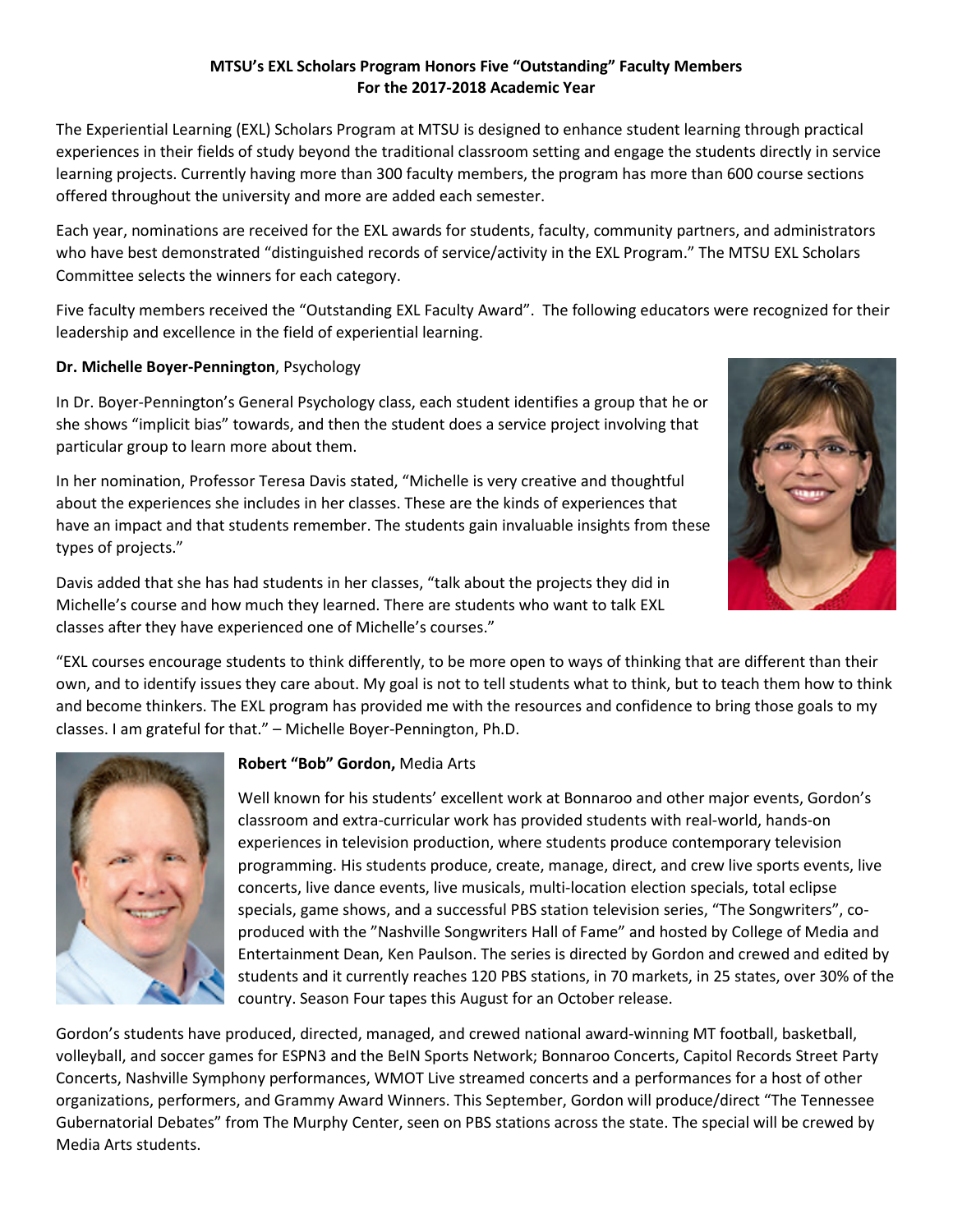"Robert Gordon and his classes provided me the experience that set me apart from other students in competing programs and allowed me to go into my first several productions with a good handle on not only equipment but also operating procedures and proper hierarchy. This type of learning enabled myself and other students to make the various mistakes that unfortunately have to be made, but in a forgiving environment, that has no long term, negative, impact on our careers. In my opinion, the experience I was given at MTSU through Experiential Learning and Robert Gordon as a professor is one of the only reasons I was given my first real opportunity and then from there, using the skills I had obtained, enabled me to succeed and succeed in a great way." (Topher Davidson)

"Professor Bob Gordon's teaching really shines through his experience-based learning classes. He does his best to prepare students for post-graduation by having his classes work on many events inside and outside of MTSU. These events include sports, concerts, game shows, talk shows, etc. He has firsthand experience on working on these types of events himself, so he knows the importance of getting students out of their chairs and into the field. Thanks to Professor Gordon and his experience-based courses, I feel very prepared and confident in my abilities for starting my career after graduation." (Laura Morgan)

Gordon explained, "Both in class and in extra-curricular activities, I have strived to make every class and every extracurricular project to be hands-on, realistic, true-to-life experiences for my students.

"I am not here to tell you how things used to be or how they should be. I am here to teach you how things are."  $-$ Professor Bob Gordon

## **Dr. Lucy Matthews**, Marketing

Dr. Matthews has taught several EXL courses including Professional Selling, Promotion, Advanced Selling, and Dale Carnegie courses. She completed the faculty fellow program which included having a mentor evaluate her course teaching. She used their advice and feedback from students to continue to keep the courses up to date and active for student engagement.

She explained that, "In Dale Carnegie courses, students not only learn the human relation principles, but they are required to live out those principles and report to the class on the application. In Professional Selling, a mandatory event for the class is held each semester in which outside employers are brought onto campus to evaluate the students' attempt at applying the principles taught in the course. This event has resulted in the employment of students with the local community employers that attend the event. In her Advanced Selling



course, sale program sponsors are brought in to provide real world examples of course content and to conduct exercises in negotiating. These classroom visits by businesses have resulted in several internship positions for students, benefitting both the students and the community businesses."

"I am a strong proponent of learning by doing. I want students to be engaged in the content taught in the course and feel confident in their ability to do the work related to that material." – Dr. Lucy Matthews



#### **Dr. Hanna Park,** Public Relations

In her nomination, Dr. Zeny Sarabia-Panol said, "Dr. Park has done a tremendously fine job with the EXL courses that she is teaching, not only benefitting the students in honing their knowledge and skills but also helping 24 different community and campus organizations as well as local businesses."

Dr. Sarabia-Panol also added, "Because all EXL projects in her (Dr. Hannah Park) classes involve oral presentations, business documents (PR audit report, research report, campaign book), and peer evaluation, her students benefit from the feedback that their clients and other PR professionals provide. Additionally, they learn from their peers as well."